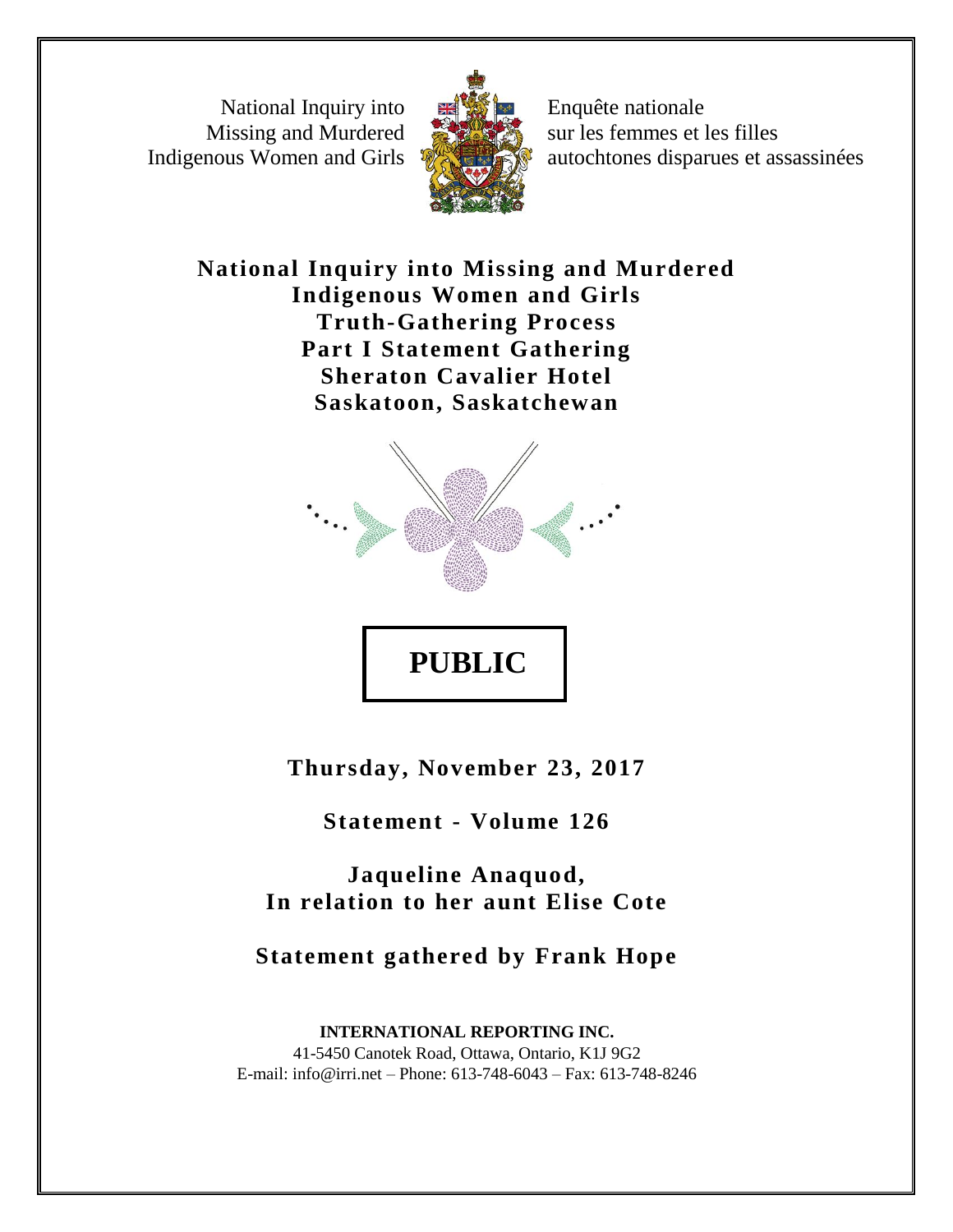## **TABLE OF CONTENTS**

| Statement Volume 126<br>Witness: Jaqueline Anaquod               |  |  |  |  |  |  |  |             |
|------------------------------------------------------------------|--|--|--|--|--|--|--|-------------|
| November 23, 2017                                                |  |  |  |  |  |  |  | <b>PAGE</b> |
| Testimony of Jaqueline Anaquod. 1<br>Reporter's Certification 20 |  |  |  |  |  |  |  |             |

Statement Gatherer: Frank Hope

**Documents submitted with testimony: none.**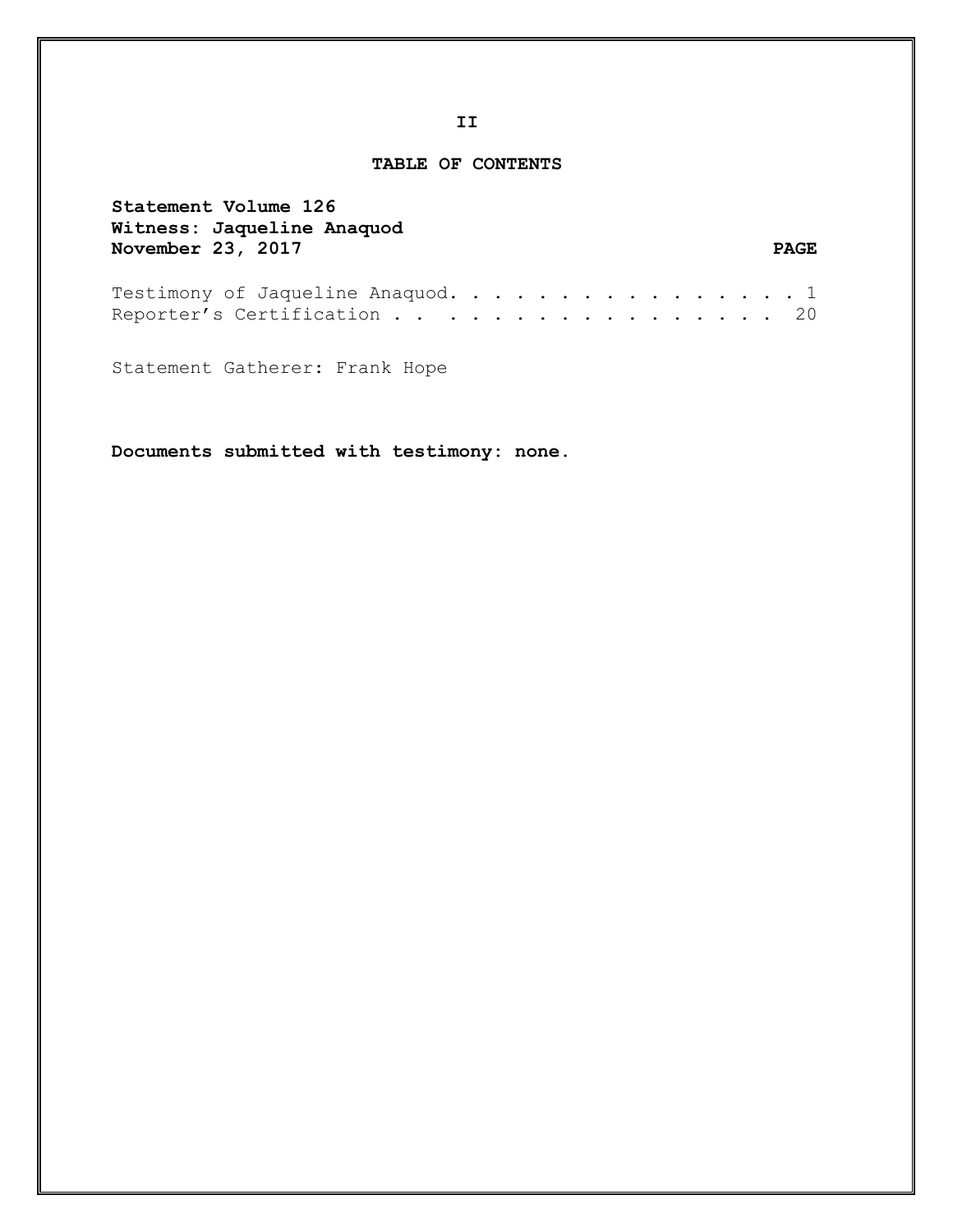1 Saskatoon, Saskatchewan --- Upon commencing on Thursday, November 23, 2017 at 12:52 **MR. FRANK HOPE:** Okay. So, my name is Frank 4 Hope, statement gatherer. Today is Thursday, November 23rd, 2017, we're in Saskatoon, Saskatchewan, the time is 1:52 p.m. And, we have in the room, statement provider --- **MS. KRISTA SHORE:** Krista Shore. **MR. FRANK HOPE:** And, you are? **MS. JAQUELINE ANAQUOD:** Jaqueline Anaquod. And, it's 12:52. **MR. FRANK HOPE:** Thank you. 12:52. **MS. JAQUELINE ANAQUOD:** It's okay. **MR. FRANK HOPE:** Good correction. So, what brings you in today, and just tell me a little bit about yourself and what would you like the Commissioners to know? **MS. JAQUELINE ANAQUOD:** I'm here to talk about the violence that I endured in my life, that led me 18 to my aunt who was later then murdered. So, I guess I'll start with myself. Of course, a lot of my childhood, I was raised my grandmother, my kokum, and my mother, with my siblings -- my younger siblings. So, I was raised as the oldest child. And, when I was younger, my mother was an alcoholic. So, at the time, I didn't understand residential school or any of the policies that were enacted upon our people by the community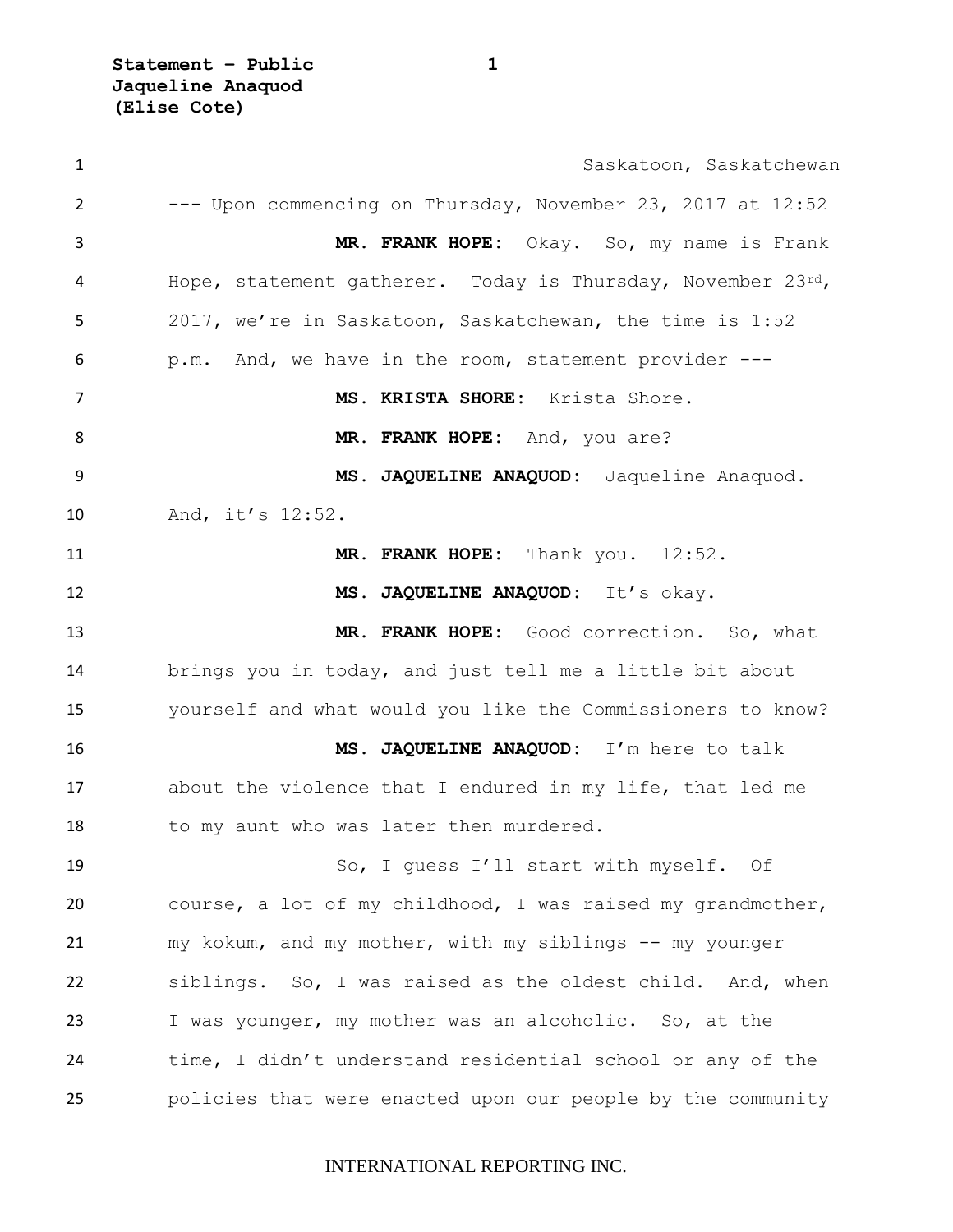and government. So, I didn't realize how they impacted our people.

 So, I'm a first-generation urban Indian. So, everyone before me lived on the reserve, everyone was raised on the reserve. I lived on the reserve, like, off and on when I was younger. So -- but I am a first- generation, I guess, urban Indian. And, when my mom moved us into the city finally, she had no skills, so she immediately went on welfare. So, we were raised on welfare. She was on welfare for, I think, 26 years of her life. She states in her own story today of healing and -- yes, so we were raised in poverty.

 But, I don't see it that way. Like, I don't see -- like, my grandmother brought in -- or my kokum brought in, like, love, you know? So, I didn't see us as poor or whatever, you know? Especially when you have your family, and you have your culture, and you have your 18 community surrounding you. But, then, I became very angry with my mother as I got older, because she began to come home drunk. And, when I was young, she never used to do that, she would just go and sleep for days.

22 And, I remember as a kid, like -- it's so funny, I tell this story all the time and all of a sudden, I'm getting emotional. As a kid, just what -- like, waiting for her and -- you know, my mom endured a lot of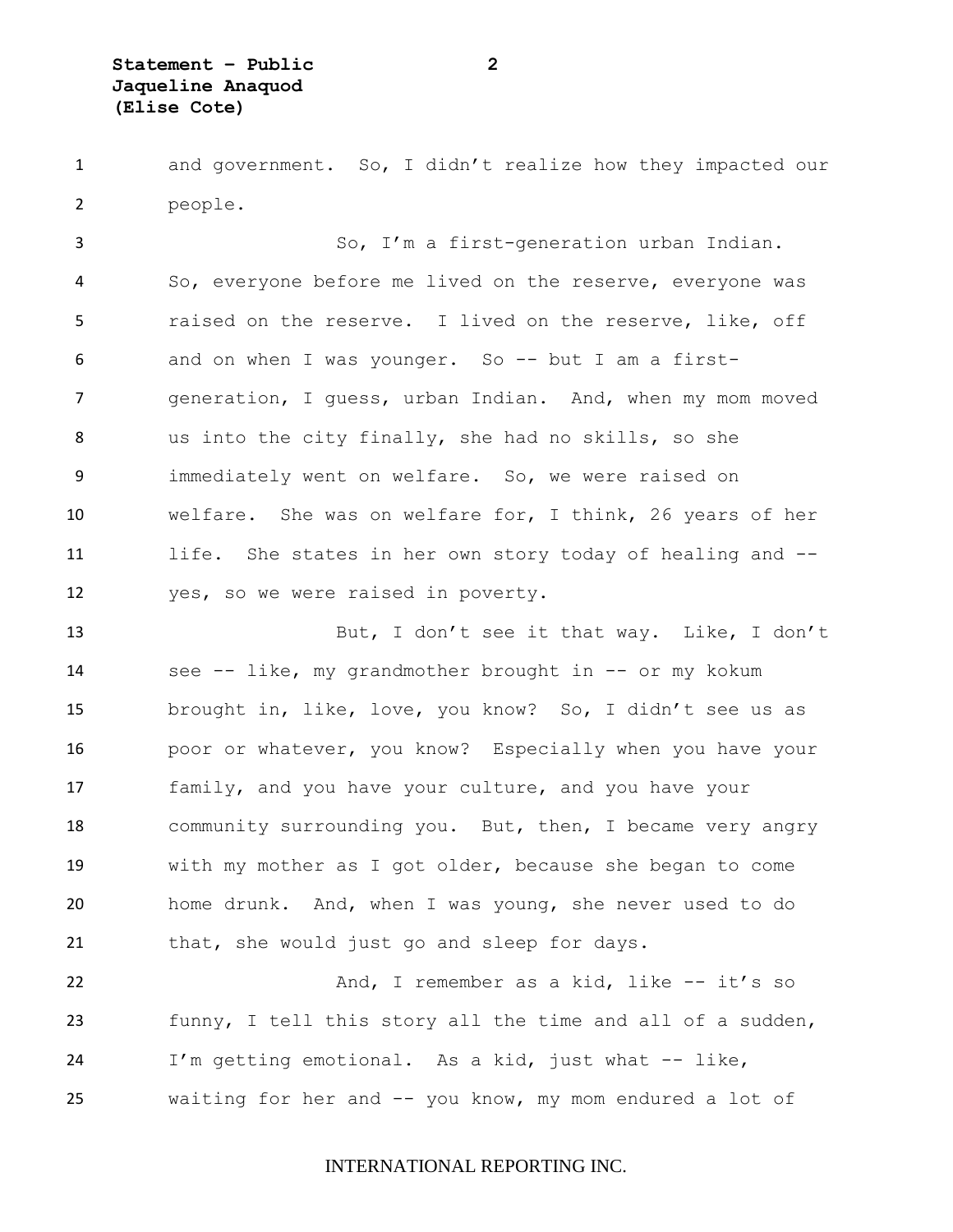violence and racism herself, and I became just angry with her because I was the oldest and I felt a responsibility to my younger siblings, to watch out for them and look out for them.

 And, my mom was never, like, abusive towards us or anything like that, it's just -- she traumatized us, you know? Like, coming home drunk. And, she was very suicidal, and I was so -- I'd have to -- I'd be scared that she'd hang herself or do something else, so I used to stay up and watch her, you know, when she was drunk, because I'd be so scared she'd commit suicide. And, you know, finally, she quit drinking and that started, like, the healing in our family.

 And, my mom, she always says, like, it takes generations, and it, like, literally takes generations for us to heal. Like, my grandchildren are not being raised in 17 any way that I was raised. Like, if anything, they're raised so opposite of how I was raised, you know, like what I mean -- like, you know, I'm free from addiction, my daughter is free from addiction, single motherhood. My daughter is with her partner and I have a very great son- in-law, and my grandchildren are being raised in a good healthy way with culture and livelihood around them. And, there's no violence, there's no threat of violence, but it wasn't always like that.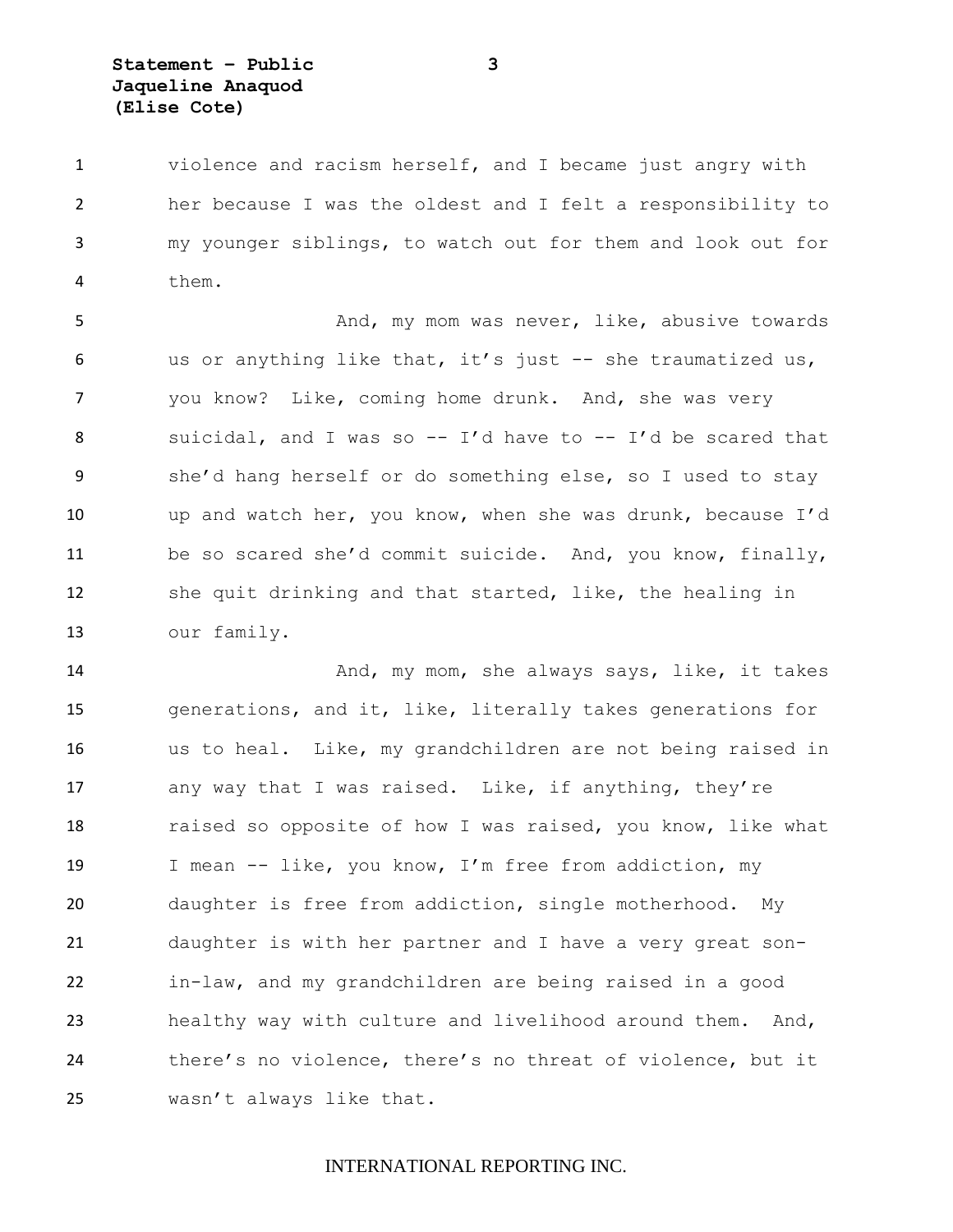**Statement – Public 4 Jaqueline Anaquod (Elise Cote)**

1 And, I put myself, I guess, in very -- very violent situations. I always dated gang members, I don't know why, for a sense of security, and they make you feel, like, a sense of belonging, like they make you feel like, you know, you're worth something; right? But, at the same 6 time, they, you know, beat you, do whatever they want to you sexually, you know? They're very manipulative.

8 And, I remember so many times my house being smashed up for no reason, you know, my money being used for drugs, and I ended up getting into drug addiction, injection drug use, and I began to be treated just like one of the boys, I guess, you know? So, when you're treated 13 like one of the guys, you're hit like one of the guys, you're -- I don't know. It's -- you just live with -- I've 15 just seen so much violence and I've lived with so much violence in my life.

17 And, like I said, that all stemmed from me not understanding the history of our people and the history of what the Indian residential school system had on our people, the policies. And, it wasn't until I began learning about, you know, that cycle that I became woke and I was, like, holy shit, you know? Like, I was mad at my mom all these years, but look at what her and my kokum endured, you know?

25 And, yes, one day I was at the worst in my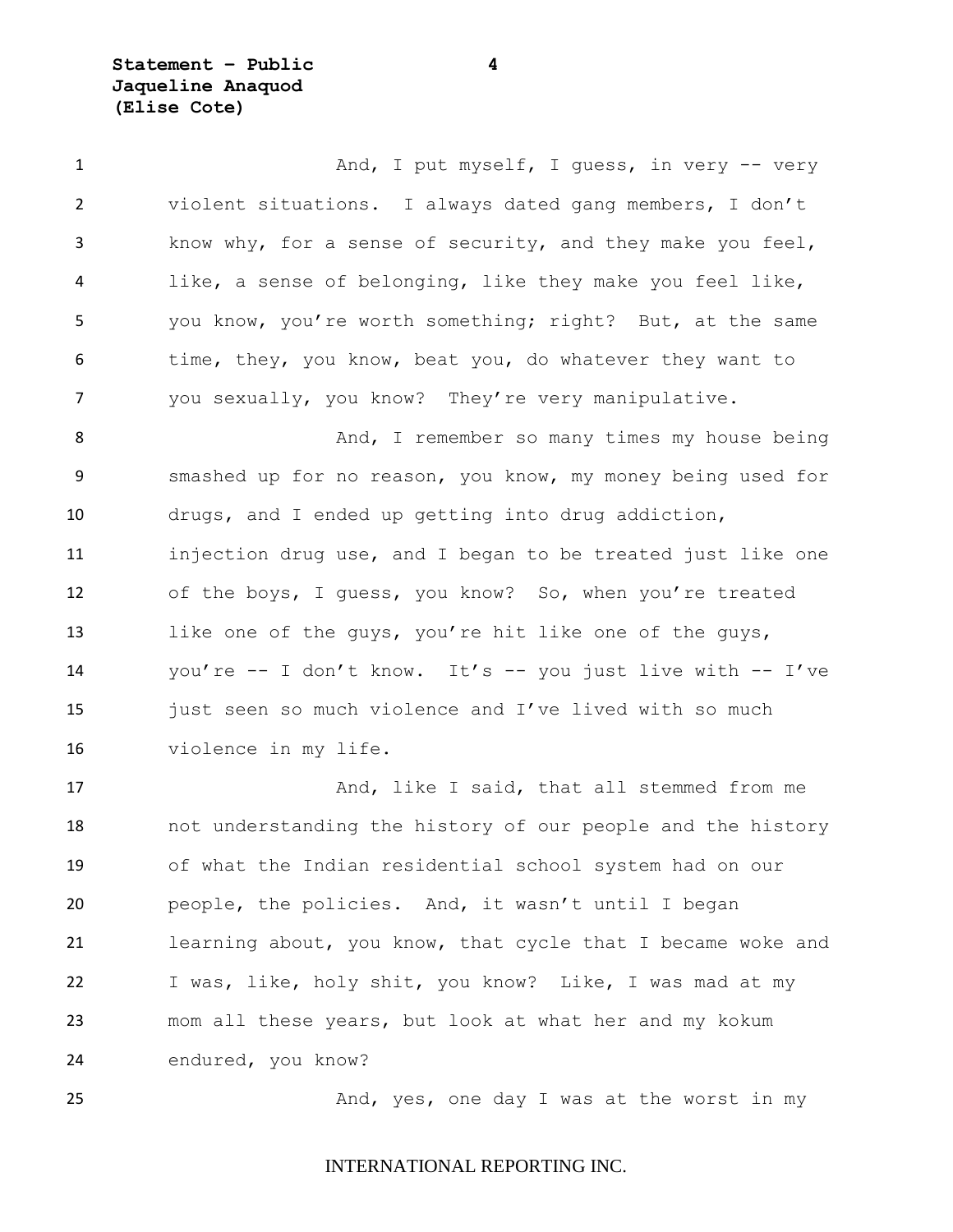**Statement – Public 5 Jaqueline Anaquod (Elise Cote)**

 drug addiction and it must have been about 7:00 in the morning. It was super hot out, it was during a heat wave, and I was really wicked dope sick, and I just started my 4 period, and I had -- I was walking down 5<sup>th</sup> Avenue, which is, like, the hood in our city, and I had no where to go. I had burned all my bridges. And, I was like, where am I 7 and in poing to go? And, I just started my period and -- you know, it's hot as -- it was so hot, and I was like -- I was coming off of, like, a three, four-day coke binge and I just felt like shit. And, my auntie's was right there. I was like, shit, should I knock on her door? Like, I don't know what to do. Everybody in my family knows I'm a drug addict. And, I knocked on her door and she opened it, and she just looked at me and she was like, oh, my God. Come in, like right away, and she just welcomed me in. And, she was like, what's going on? Like, what's going on with you? And, you know, she knew a little bit. And, she was like, well, let's get you into some clean clothes and she -- immediately, she ran me a bath and I took a bath. And, I told her I needed sanitary, like, napkins, like pads, and she got me some pads. And, she was like, here, I made a bed for you, you know, come, go to sleep. And, after a coke binge, man, you sleep. Like, nothing can wake you up. And, I must have slept for, like, two days straight.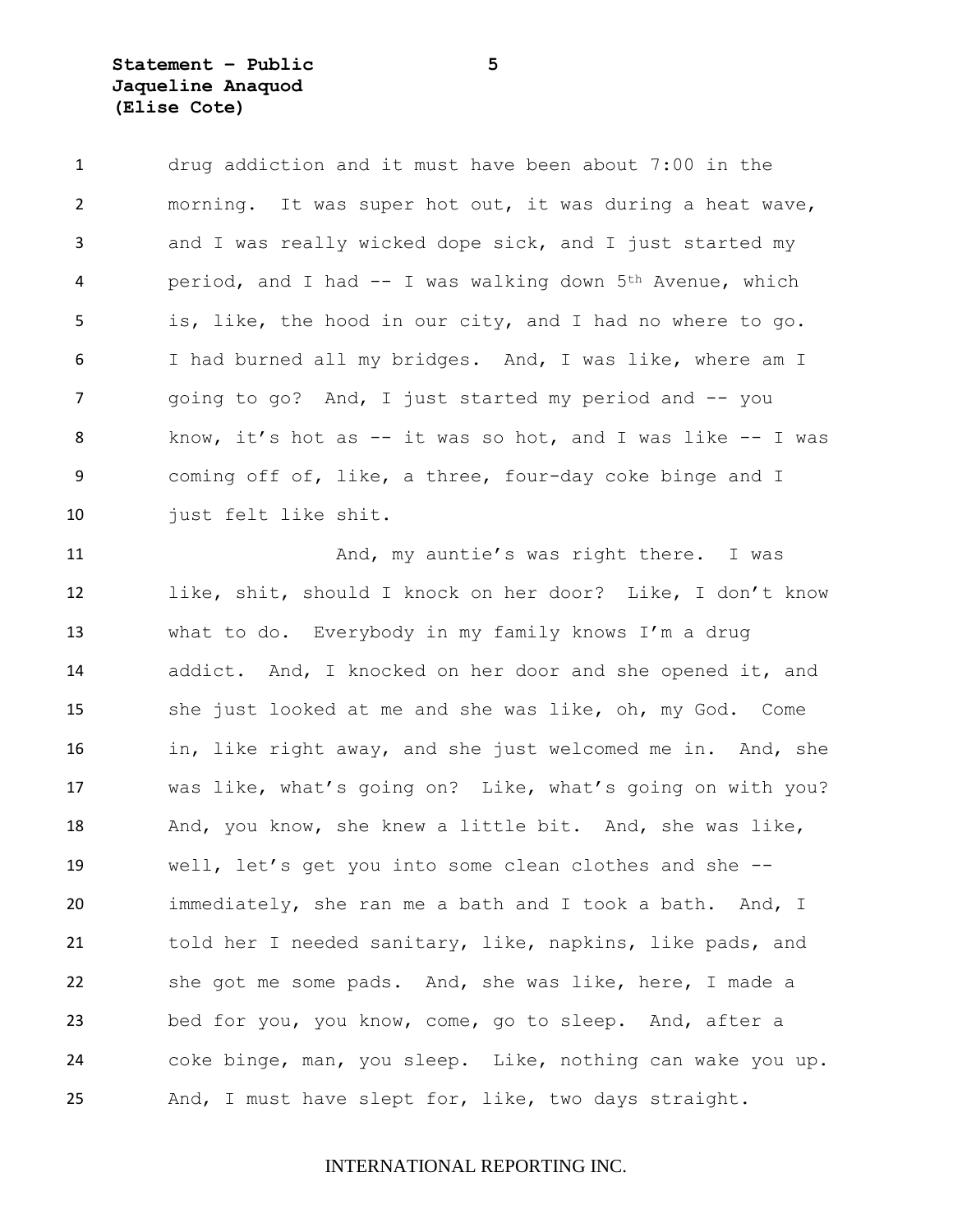**Statement – Public 6 Jaqueline Anaquod (Elise Cote)**

1 And, I finally got up and she was there, strumming on her -- she was there on her guitar in the living room. And, she used to like singing, like -- she used to like playing the guitar and singing all the time. She was sober at the time and she was considered what you would call before a rubber -- like, a rubby. She would drink Lysol and she would drink anything (indiscernible). I always loved her no matter what, but she was sobering, so 9 she took me in and -- anyways, I got up and she was like, you can stay here for as long as you want, you know? But, I just don't want no drugs in here. And, I said okay. And, she's like, and I don't want no gang guys coming around here.

 And, at the time, I had this -- I was dating two gang members of the same gang, and one of them ended up dying. And so, I thought, okay, well, you know, that's a 17 relief, because he was driving my other boyfriend, the one 18 I wanted to be with, and -- yes, I just -- I stayed with my auntie and she help me get clean. She gave me a solid place to live and it was -- she was so funny because she would go binning. They call it binning; right? It's like you go dig in the garbages and she still used to like doing that. So, she would go, like, real early in the morning and go cruise around and she'd come back and she'd show me what she found.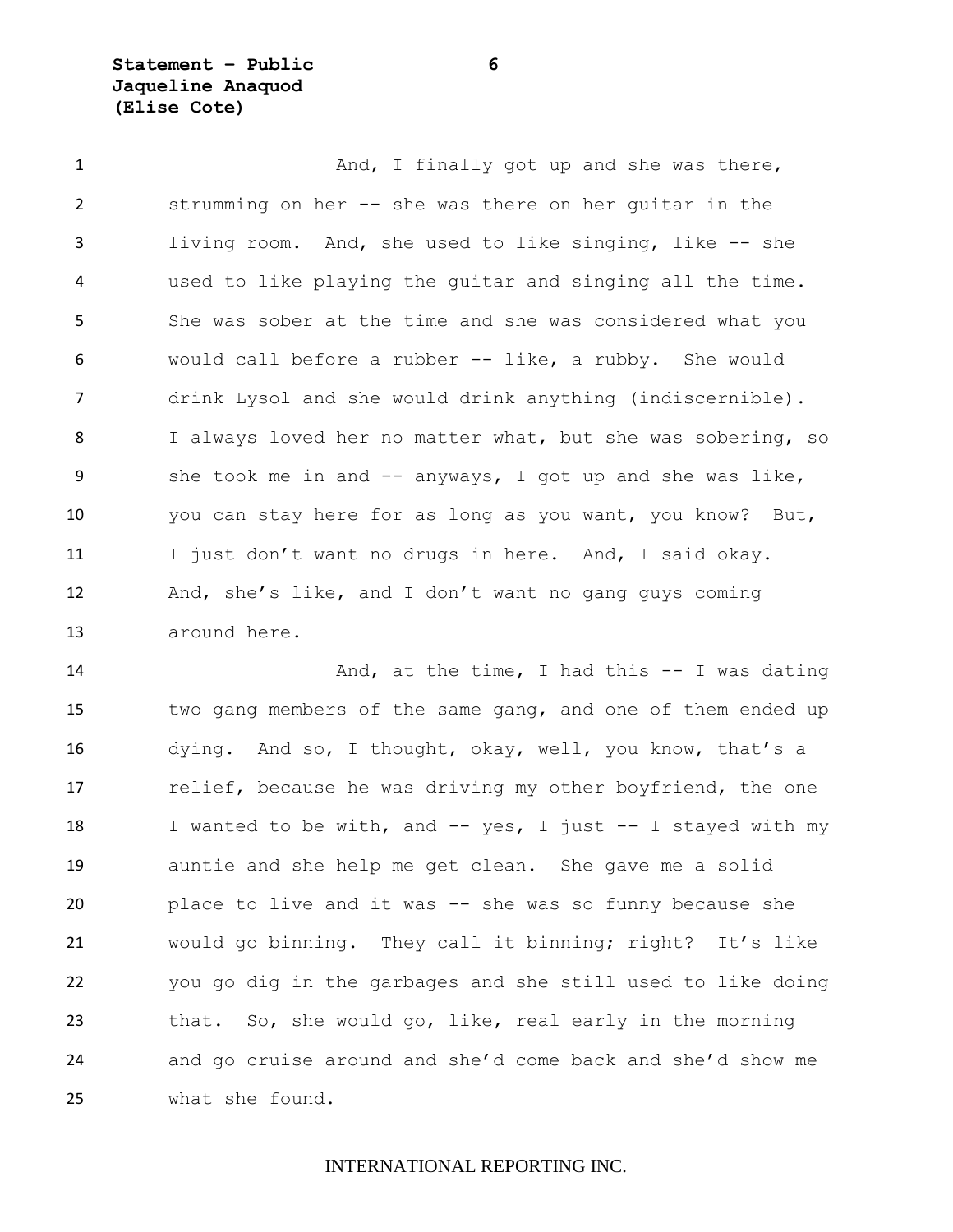**Statement – Public 7 Jaqueline Anaquod (Elise Cote)**

 She was so kind and caring to, like, all the street people. Like, they'd come to her back door because they'd get their little welfare cheques and they'd want to buy food, but they couldn't keep food at their house because too many people will just come and just eat it and stuff, so she would keep their food for them, and she would 7 keep clean clothes for them, and she would -- she would be, like, here, here's some clean clothes, change your clothes, you smell, or go have a shower, or -- you know? And, she was very kind and caring.

11 And, she had this boyfriend, he was in jail, and she used to like to play guitar and sing to him. And, he got out of jail and everything changed. Immediately, 14 she fell off the wagon and he was -- he was beating on her. I ran into her -- by now, I had steadied my life enough and 16 got enough clean time to get my own place with my daughter 17 and my boyfriend. And, this guy gets out of jail and I fucking couldn't even recognize my auntie. Like, I'd run into her in the street and she would be so beat up, her face would be just -- just huge, and I -- I'd look at him and I'd be like, I want to threaten him, and she'd be like, no, no, no, no, no, don't, don't, don't, don't. He'll just give me a -- he'll give me a licking later. So, I wanted my boyfriend to beat him up and she wouldn't allow it, so I listened to her. And, he -- that fucking guy never looked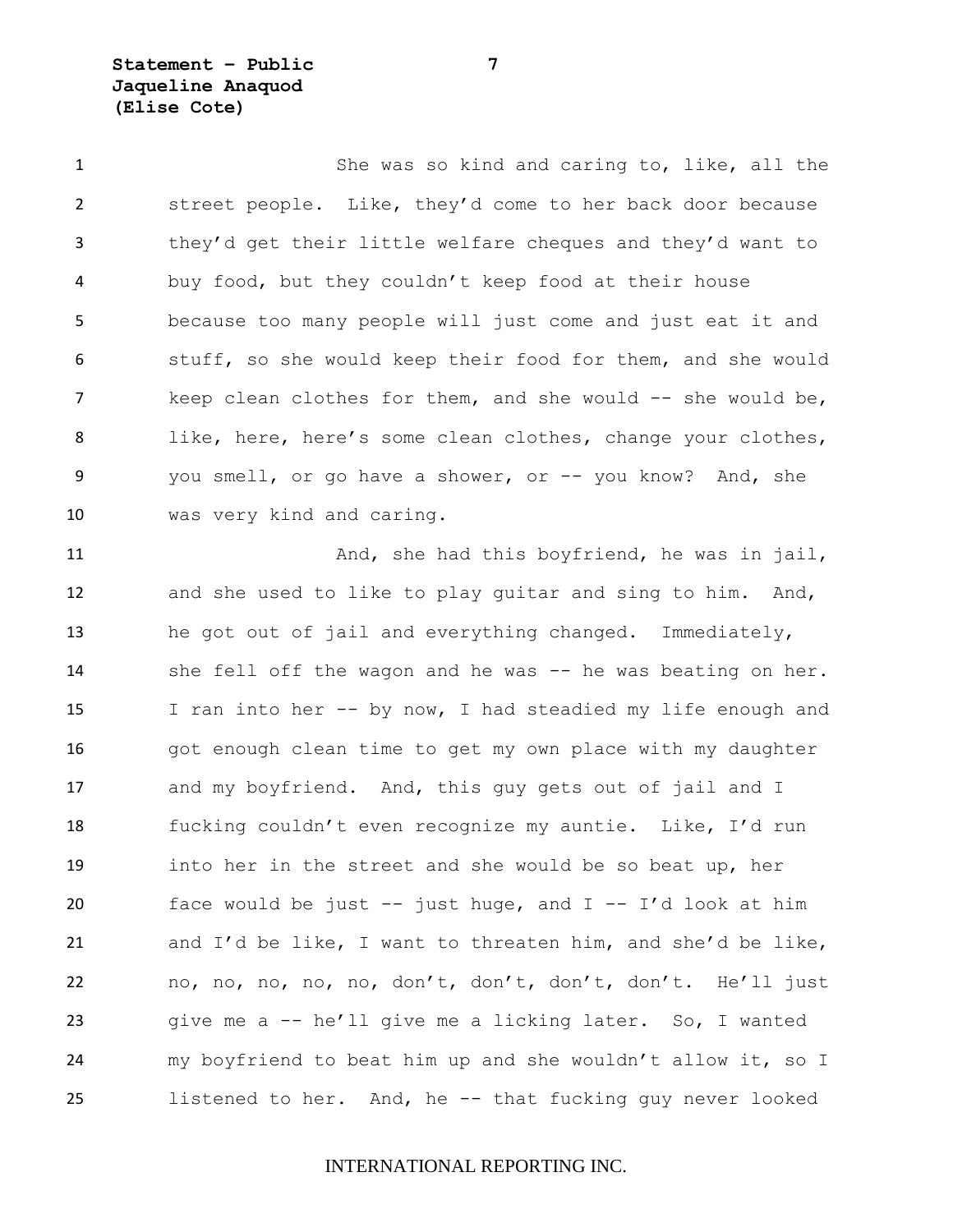me in the eye. I'd always look at him and he would never look at me in the eye. He would always look down, you know?

4 And, I was sober by then. And, they were partying one night and he beat her up so bad that I -- her brain just couldn't take it anymore. And, she actually probably would have lived, but because everybody just let her be and just let her just -- he dragged her out of the house and he threw her on the lawn because she was bleeding all over this party, I guess, and -- threw her out on the lawn like she was nothing.

12 And, a couple was walking their dog early in the morning and they found her, and she was still alive barely, and they took her to the hospital, and my cousins -- that's how they had to -- the last time they seen their mom. And, they called me, and my mom and I couldn't even recognize her. Her face was, again, so swollen and her head -- and she was on ICU, so she had all these tubes on her, and they said she's brain dead, and they could have saved her, but you know, nobody at that party did anything.

 And, you know, that fucking guy only got seven years -- like, he's out. He only got manslaughter. And, I just -- I don't know what he thinks or feels. And, I don't even really fucking care. I could care less -- like, I'm so much for Indigenous healing, and I'm so much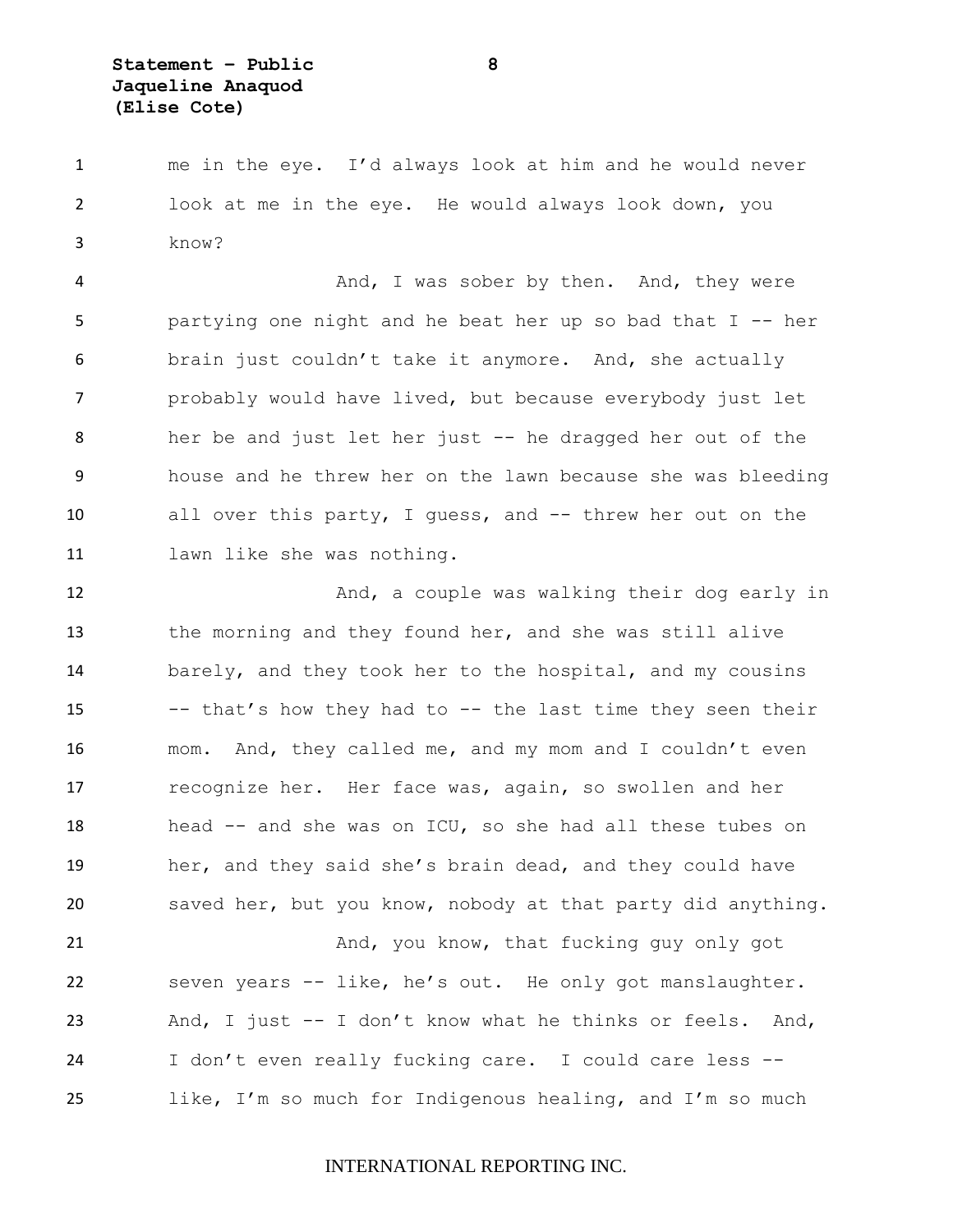# **Statement – Public 9 Jaqueline Anaquod (Elise Cote)**

| 1              | for people healing, and I'm so much for understanding what  |
|----------------|-------------------------------------------------------------|
| 2              | policy and legislation has done, especially the             |
| 3              | assimilation policies, what colonialism has done to our     |
| 4              | people, but when it comes to forgiving that man, I don't    |
| 5              | forgive him. And, if I ever see him, I don't know, I'd      |
| 6              | probably spit in his face.                                  |
| $\overline{7}$ | So, there's no forgiveness right there.                     |
| 8              | And, maybe it's probably why I still cry when I talk about  |
| 9              | it, but there's so much in that story, you know? She        |
| 10             | wouldn't leave him. You know, we kept trying to get her     |
| 11             | away from him and she just wouldn't leave him. And, it      |
| 12             | just -- you know, too many lickings and -- it didn't even   |
| 13             | last long. He was only out for maybe -- not even six        |
| 14             | months before he killed her.                                |
| 15             | MR. FRANK HOPE: When did this happen?                       |
| 16             | MS. JAQUELINE ANAQUOD: Seven years -- well,                 |
| 17             | he's out now, so about seven years ago, because he only got |
| 18             | seven years.<br>$\mathbb{S} \circ \ldots$                   |
| 19             | MR. FRANK HOPE: Tell me a little bit about                  |
| 20             | that justice process that happened. Were you a part of      |
| 21             | that?                                                       |
| 22             | MS. JAQUELINE ANAQUOD: Yes, I was there to                  |
| 23             | support my cousins. He just pled quilty right away. He      |
| 24             | took a plea deal, and so it went just this quickly, just    |
| 25             | like that, and because he took the plea deal, there was no  |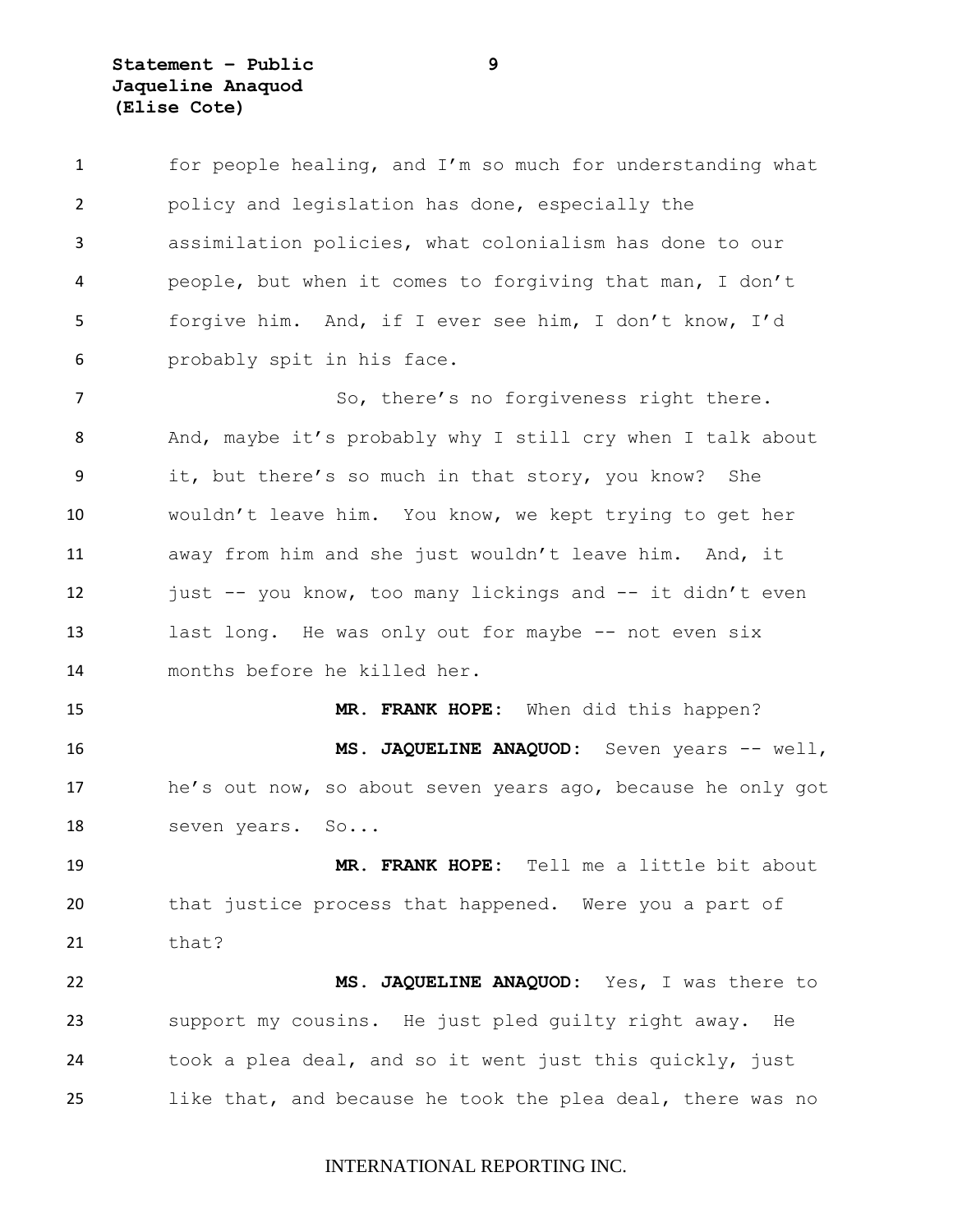**Statement – Public 10 Jaqueline Anaquod (Elise Cote)**

| $\mathbf{1}$ | witnesses -- there was witnesses, but they couldn't, like,  |
|--------------|-------------------------------------------------------------|
| 2            | get a hold because these were street people. So, they       |
| 3            | couldn't get a hold of who these witnesses would be, nobody |
| 4            | came forward, you know? So, he more or less just got off,   |
| 5            | I don't know. And, like I said, he took the plea deal, so   |
| 6            | it went really quickly. And then it's, like, seven years,   |
| 7            | he probably only did maybe five -- five of those. I don't   |
| 8            | know. I never kept up with it.                              |
| 9            | MR. FRANK HOPE: Did your family have                        |
| 10           | support? Was there resources for you?                       |
| 11           | MS. JAQUELINE ANAQUOD: No. And, there's no                  |
| 12           | resources for my cousins right now, who have to live with   |
| 13           | that, you know? And, two of them right now are lost in      |
| 14           | drug addiction, you know? They miss their mom so much. My   |
| 15           | two female cousins. My male cousin is a bit more rigid in   |
| 16           | the culture and the spirituality, and is doing his best to  |
| 17           | heal, but I'm sure there's anger there. But, my two female  |
| 18           | cousins, they're completely lost right now.                 |
| 19           | MR. FRANK HOPE: What type of resources do                   |
| 20           | you think could be of support to them and other people that |
| 21           | are out there?                                              |
| 22           | MS. JAQUELINE ANAQUOD: Well, I think, like,                 |
| 23           | for one, addiction, you know, instead of just a needle      |
| 24           | exchange, how about like -- you know, I think our people    |
| 25           | are worth more than that. I believe in harm reduction, but  |
|              |                                                             |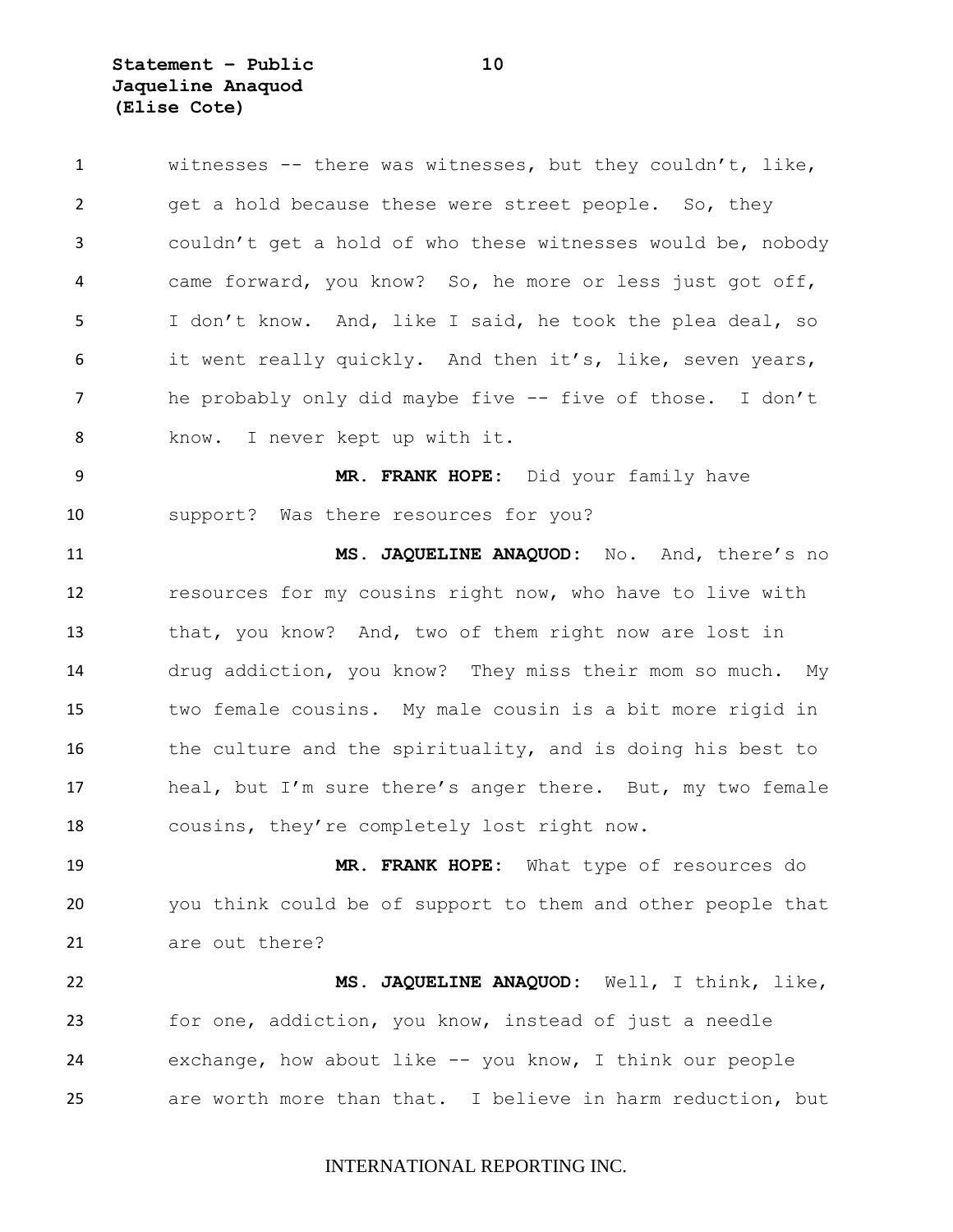I believe that a healing lodge that is aimed at our people, specifically in Treaty 4 territory, would be something of value.

 So, addiction programming, therapists or emergency people on hand to help them, because they have children. These, you know, cousins have children, and if their kids were to ever get taken away, like who would be there to help them? And, all of these issues stem from their mother being murdered. And so, just -- like, we're just, like, creating this new cycle of, like, I don't know what you want to call it, violence against Indigenous women. That's exactly what it is. It's just -- it's complete straight up violence against us, and there's no services for us, and there's nothing really geared towards us. There's nothing -- no one wants to support us.

 When we say that culture heals, nobody wants to put money for a sweat lodge. Like, the government doesn't want to fund sweat lodges, or Elders, or language revitalization programs or anything like that. Those are 20 the things that are actually, you know, really helping our people. That's just straight up.

 **MR. FRANK HOPE:** How long have you been clean on that, in regards to your own healing?

 **MS. JAQUELINE ANAQUOD:** Oh. Going on nine years, yes.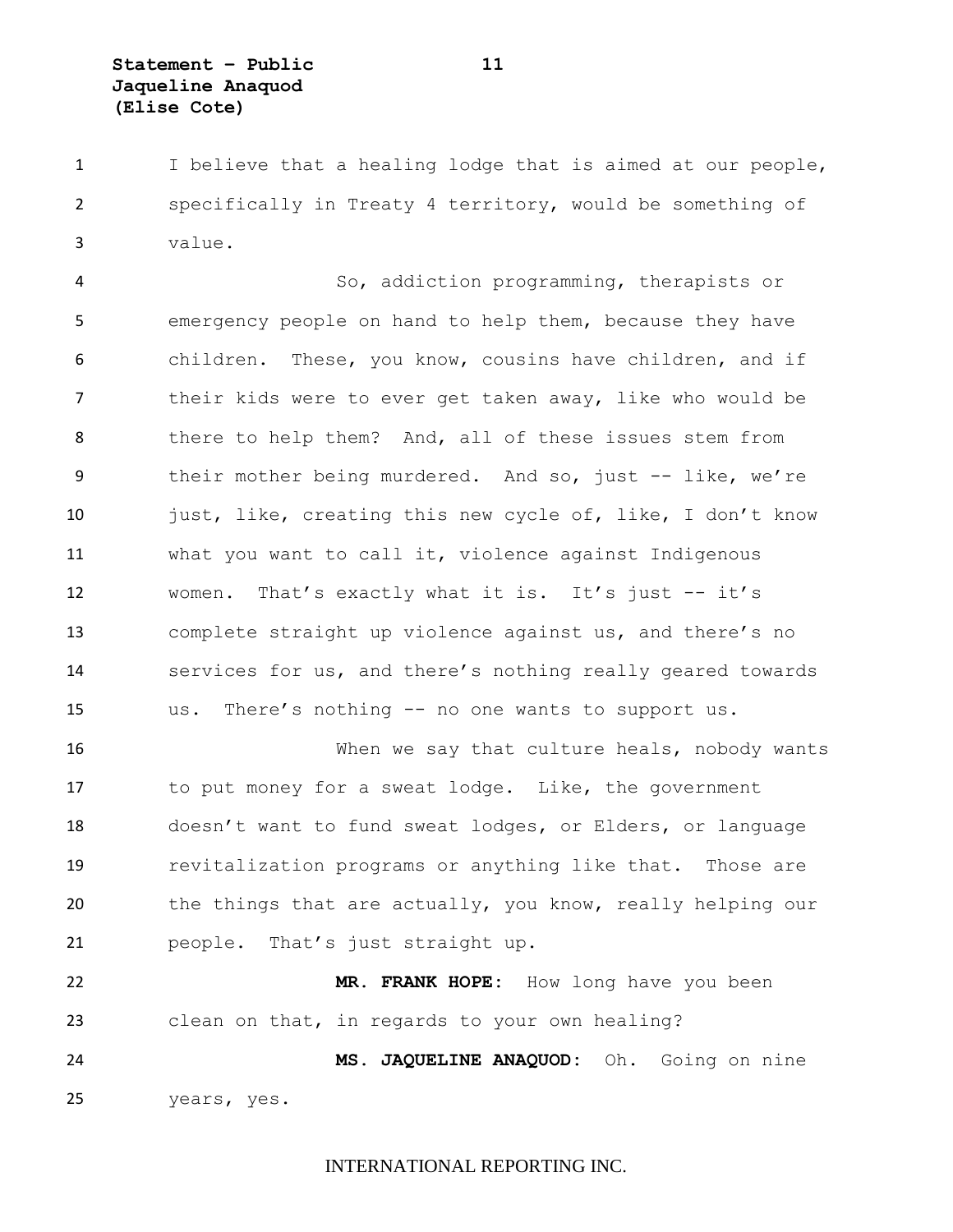**Statement – Public 12 Jaqueline Anaquod (Elise Cote)**

 **MR. FRANK HOPE:** Tell me a little bit about 2 that.

 **MS. JAQUELINE ANAQUOD:** Well, it's -- well, like I said, I owe my auntie my life. And, I began a grassroots movement initiative called Sisters in Spirit South Saskatchewan, and I do fundraising through workshops. So, I volunteer my own time and I speak to classrooms, groups of people, university classes about violence against Indigenous women. And, instead of taking an honorarium for myself, I ask them to make a donation towards Sisters in Spirit.

**And, with that money every year, I do** 13 something cultural on October 4<sup>th</sup>, and it's usually a feast, it's with a men's and a women's pipe ceremony, and I did five years of a round dance. And, this past -- oh, and then a vigil. So, it would be a pipe ceremony, feast, vigil, round dance, and giveaway for the community and, like, that's a lot to take on as a volunteer. I'm now a Master's student and I have to, kind of, take a step back and -- but we still did something this year. We had a feast and a pipe ceremony, and everything like that, and it was really good. So, it's always good.

23 Like, the Elders always tell us, you know -- like, it's always good that we feed these women because some of them -- some of the families aren't well enough to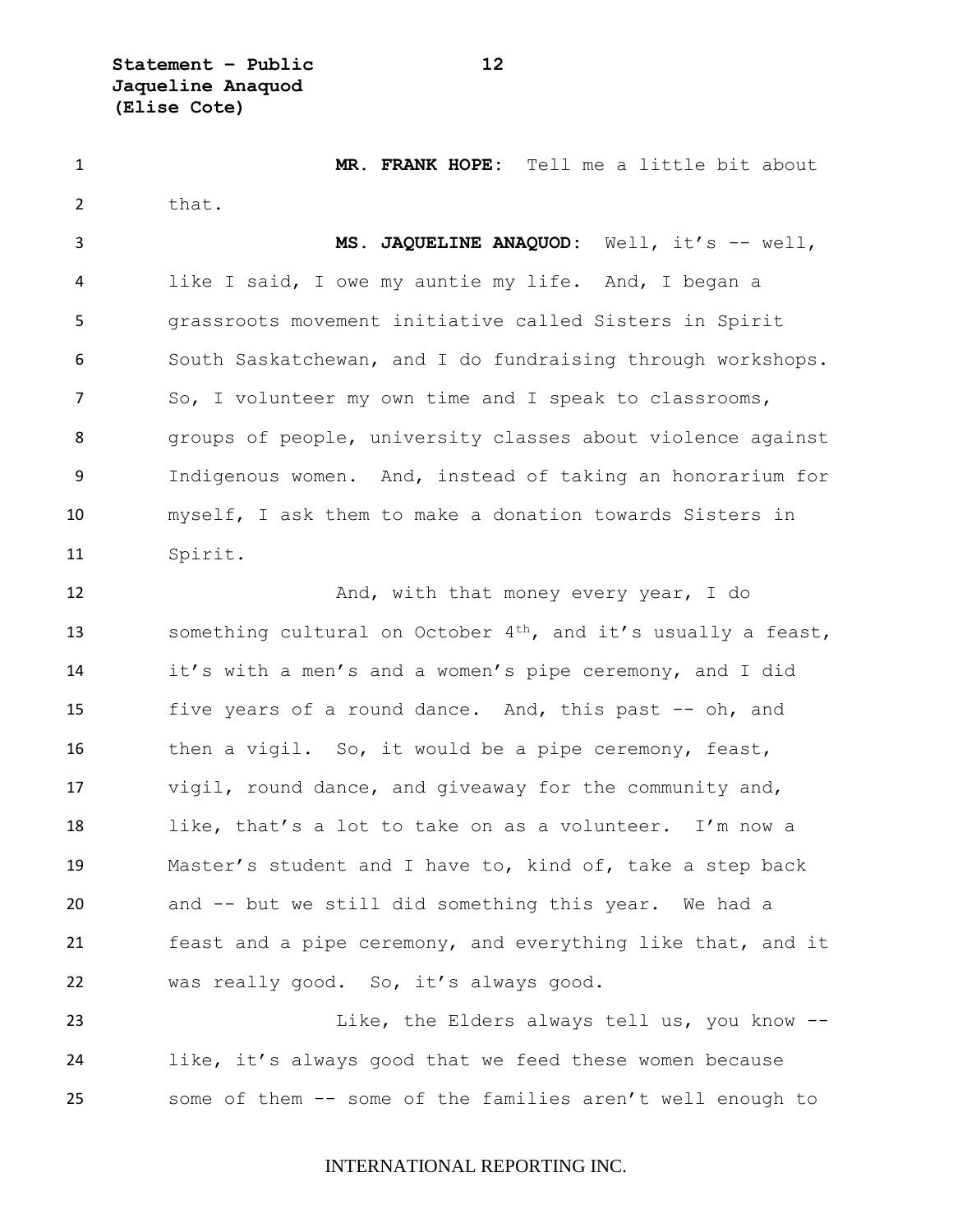do those traditional things on their own, so it's really good that we step in and we feed them because they may be hungry. I could tell you that when we added the cultural component to the vigils, they went from, you know, 20 people to like, what, 700 people. Like, literally, at one of my events, I've had about up to 700, 800 people 8 throughout the events, you know what I mean? Like, some people will come to the feast, but they won't go to the 10 round dance, or vice versa. **MR. FRANK HOPE:** Here in the city? **MS. JAQUELINE ANAQUOD:** It was in Regina. **MR. FRANK HOPE:** Oh, okay. **MS. JAQUELINE ANAQUOD:** So, even if you Google it, you will probably find, like, a ton... **MR. FRANK HOPE:** What was it again? **MS. JAQUELINE ANAQUOD:** Sisters in Spirit 18 South Sask, and then my name, and then -- there's actually a whole story in the QC, or whatever it's called, that I did on the work that I do with Sisters in Spirit. And, there's another lady, Brenda Adubua (ph), who couldn't be

 was my partner in crime throughout all of this. She's a kokum. A fierce kokum. So, yes, that's my story.

here, but she's a fierce advocate and a fighter, and she

**MR. FRANK HOPE:** So, you mentioned you're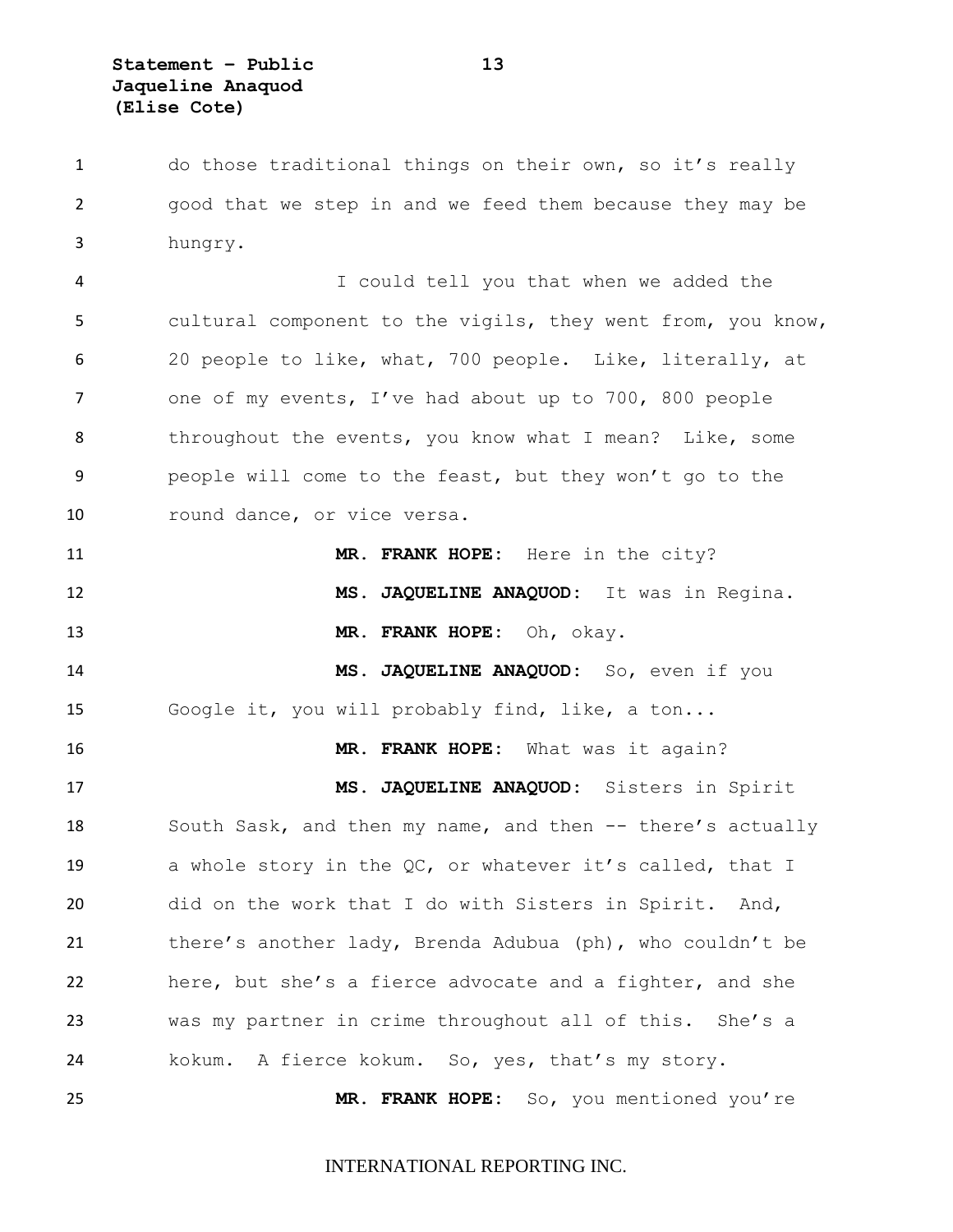**Statement – Public 14 Jaqueline Anaquod (Elise Cote)**

 first generation. Yes, I mean -- yes, it's true. Tell me a little bit more about your family of origin, like your mother's people, your grandmother, your grandfather, they went through the residential school system, where did -- where is your band from?

 **MS. JAQUELINE ANAQUOD:** So, it's really 7 funny, because my reserve -- like, my kokum's reserve or my mushum's reserve, they're right beside each other and our house is actually right on the line. Like, we have a brand-new household there now, but my kokum was a Cree and my mushum was a Saulteaux, and because of patriarchy, we all got signed on through my mushum's reserve under the Indian Act, when really we should have been under my kokum because we're -- you know, we're a matriarchal society.

 My kokum never drank, never swore. I never heard her say a bad thing ever in my entire life. I've never heard her raise her voice. I've never seen her get mad. I've -- like, she was just an angel and she raised us kids with love, and ceremony, and culture and language. And, if it wasn't for her, I probably -- my siblings and I, we probably would have ended up in, like, the foster care system because our fathers weren't in the picture. So, we most likely would have ended up in the foster care system. I come from a -- I follow the Cree way of life. So, if you go down her family line, I come from a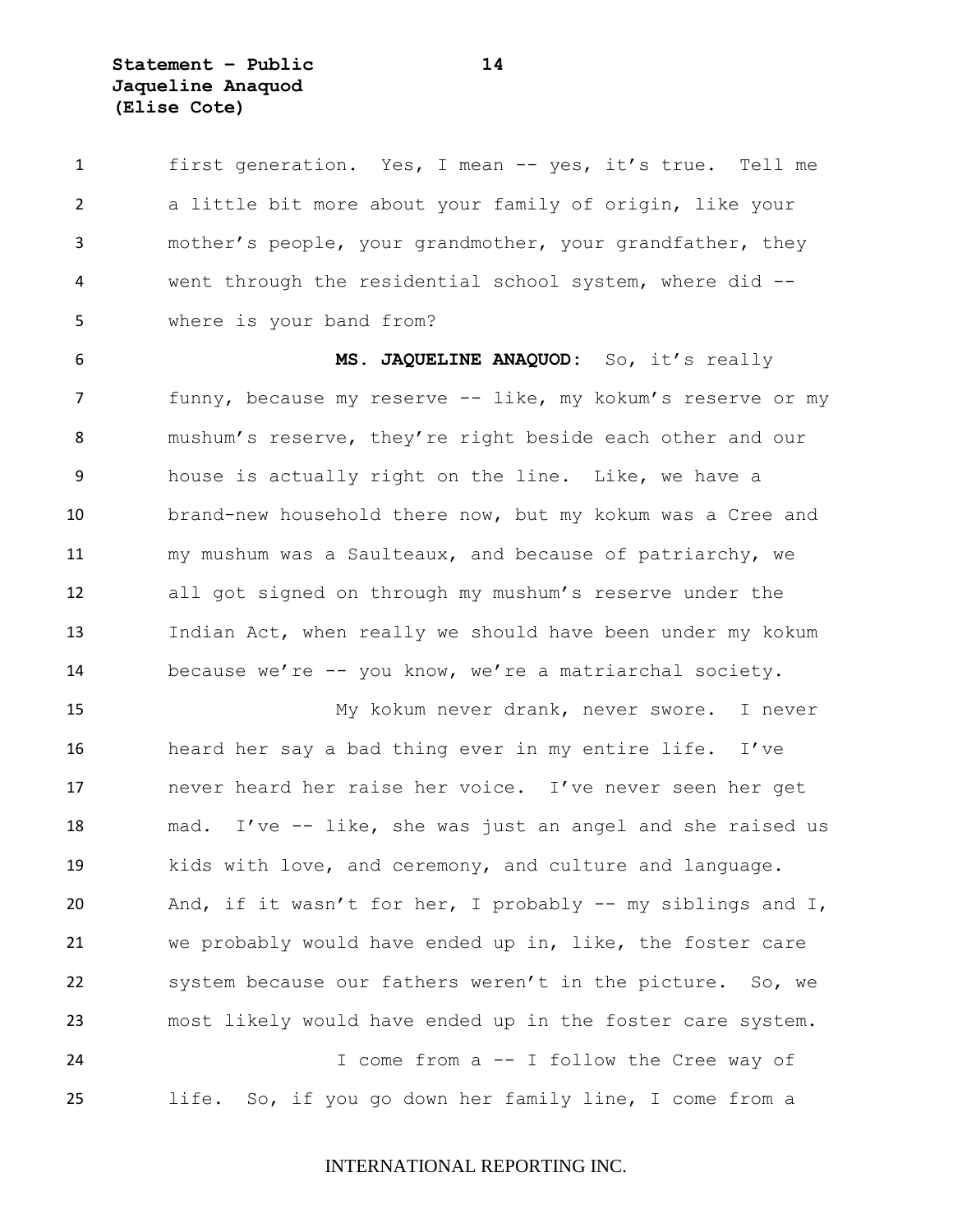family of traditional people. So, like, granddad's people. So, yes.

 And, my mushum was Saulteaux and he was an alcoholic, that's what he ended up dying from, but I don't remember him that way. I always used to wonder why my mom would run into my mushum's first before we were allowed to go in, but it was because she was checking to see if he was drunk. And, if he was, then we would leave. But, if he wasn't, then we'd all just jump out of the car and go run in; right? And, he lived on the reserve his entire life, so yes. So, we're first generation, it's been -- and my dad lived on the reserve -- like, most of my family still lives on the reserve.

 **MR. FRANK HOPE:** What reserve is that? **MS. JAQUELINE ANAQUOD:** My dad is from Gordon's. So, he -- my father passed away. My grandfather, Jim Sinclair, he was a political activist, 18 same with my father. They were both political activists. My dad was a chief and a counsellor for over 20 years, and my grandpa was too radical for any organization, so nobody wanted him. He was. He was quite the radical. He fought for anyone's rights, Métis rights, Indigenous rights, off reserve non-status people, you know? So, I come from a long line of, I don't know, fighters, protectors, warriors, traditionalists. And, they all attended residential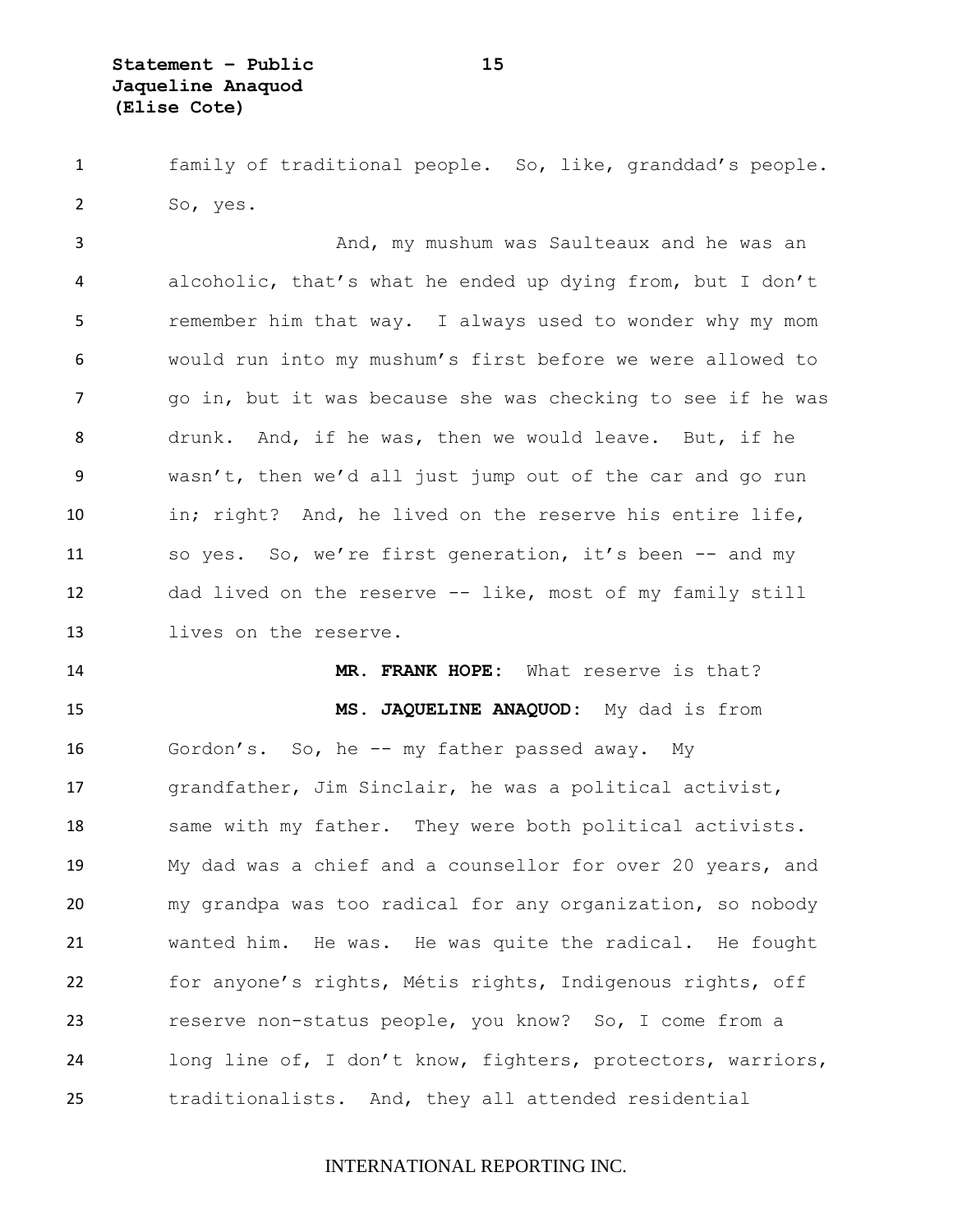**Statement – Public 16 Jaqueline Anaquod (Elise Cote)**

school.

 And, I still have one grandmother that's left, but she -- she also attended residential school and -- so she -- I bring it out in her. So, whenever I go visit her, I always ask her questions about what she remembers of when she was small. And, what she remembers 7 is, like, my great grandmother and my great, great grandmother, because she remembers them both being still alive back then. You live longer. She was like, that was one of the things, she said, that I remember, is that you live a lot longer. She goes, today, people die at, like, 60, 65, and that's normal. And, she is 87 and she's still 13 just bright, eats super healthy, (indiscernible), lived on a farm. So, yes.

 So, I still have one grandma left, so actually I'm pretty blessed. And, she -- like I said, she went to residential school, so a lot of the teachings that 18 she had were interrupted and she wishes they weren't, because she says that my grandmothers on, like, my dad's side were doulas, so mid-wives. She remembers them delivering babies. She goes, I remember my kokum, she said, delivering babies at our house and women always coming for medicine, and my kokum used to always look after sick children. She's like -- she remembers that. And, she remembers, like, other things, like one of my great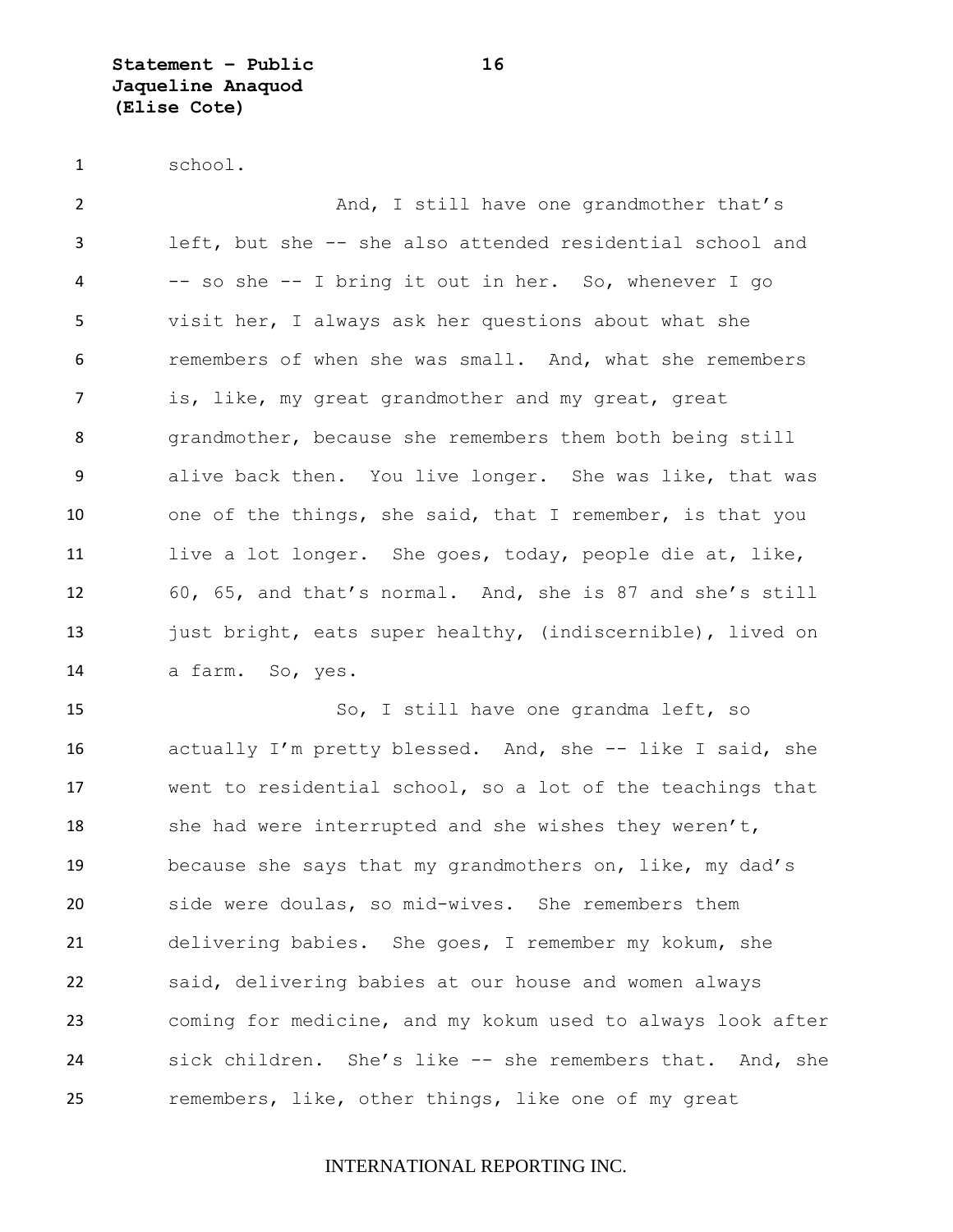**Statement – Public 17 Jaqueline Anaquod (Elise Cote)**

 grandmothers standing out in the rain, like it had lightening and thunder storm, and putting -- like, tying cloth up on a tree. That's, like, one of the ways we offer prayer. So, I think I probably come from some sky people. 5 And, it's funny, because my daughter is named -- her Indian name is Lightening Woman. She got it at a horse dance. So, I told her, when it's lightening out, she has to go outside and pray, and put out tobacco, what she really has to do. And, she's always like, oh, I hear lightening, and I'm like, well, you better get your tobacco out and get outside. So, yes. So, like I said, things are different; right? Like, the generations have changed. My grandchildren are being raised totally different, in a non- violence home, with culture and, you know, my daughter -- my son-in-law works, I work, they're not being raised on welfare. They have everything that they need. So, yes, I don't know what else I could tell you. **MR. FRANK HOPE:** You said you're a student taking your Masters. What are you taking? **MS. JAQUELINE ANAQUOD:** I actually took two Master's programs. Social Dimensions of Health, which is a Master's of Science program. And, the Indigenous Governance program, which is a Master's of Arts program at the University of Victoria. Yes. So, I'll be finishing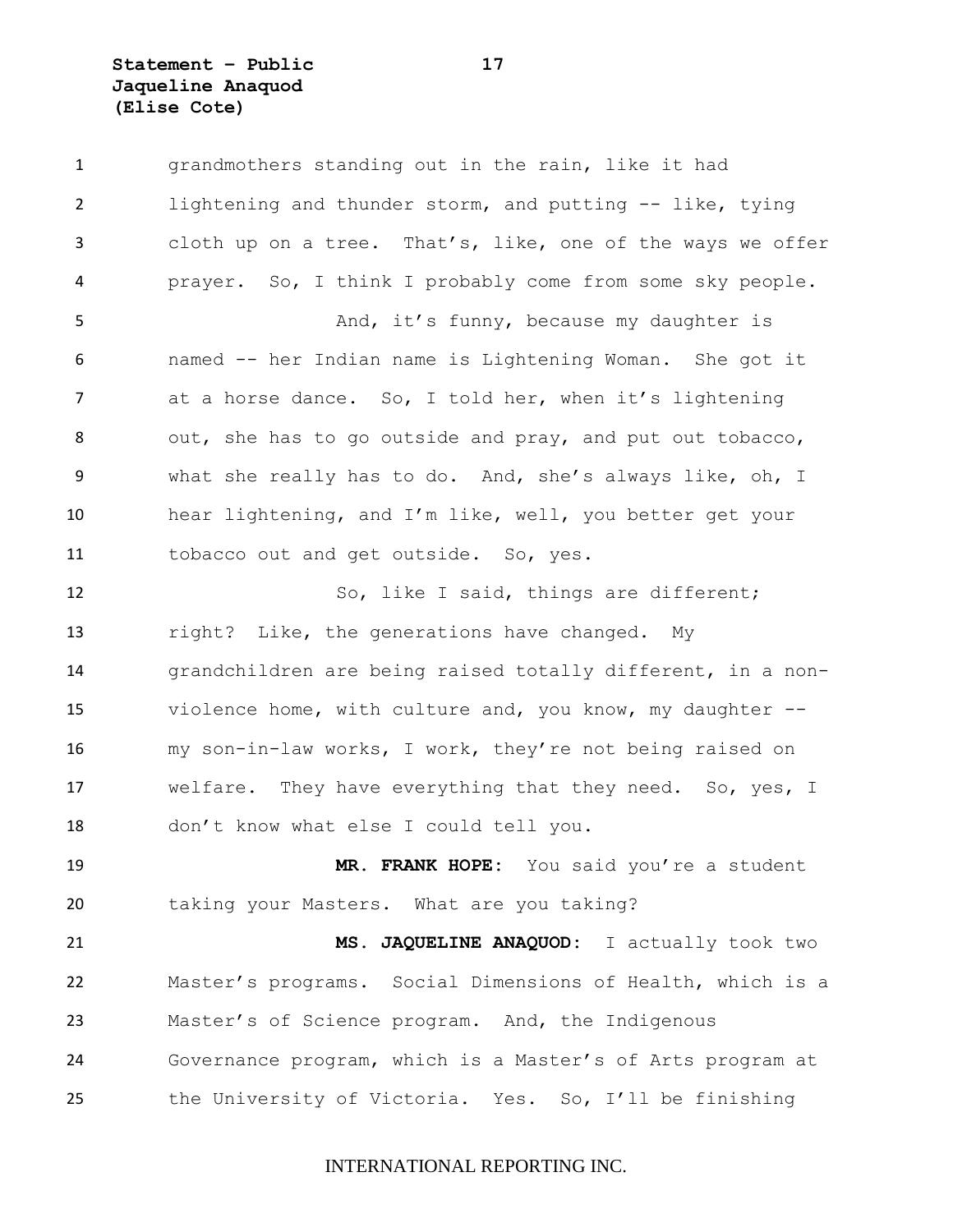**Statement – Public 18 Jaqueline Anaquod (Elise Cote)**

 that, hopefully, in April. I should be finished in April. I plan on finishing it in April. **MR. FRANK HOPE:** That's great. That's great to hear. **MS. JAQUELINE ANAQUOD:** Yes. **MR. FRANK HOPE:** That's empowering. **MS. JAQUELINE ANAQUOD:** Mm-hmm. **MR. FRANK HOPE:** So, just -- so you feel like you're coming to a close? **MS. JAQUELINE ANAQUOD:** Yes. 11 MR. FRANK HOPE: Are you interested -- okay. So, any -- you've given some recommendations already. Are there any other recommendations you would like to give to the Commissioners? **MS. JAQUELINE ANAQUOD:** You know, I just really hope that all of the recommendations, no matter how 17 little or how small they may be, or maybe -- maybe they're not clear, I still hope that every recommendation that you guys, I guess, get is put down into a public document and made available to everyone, so that we can look at it and review it, because there are people on the ground that work every day with or without government funding. We find our own ways in our families, in our communities to heal, and that may be of help for us. So, that's one of my recommendations besides the other ones I made.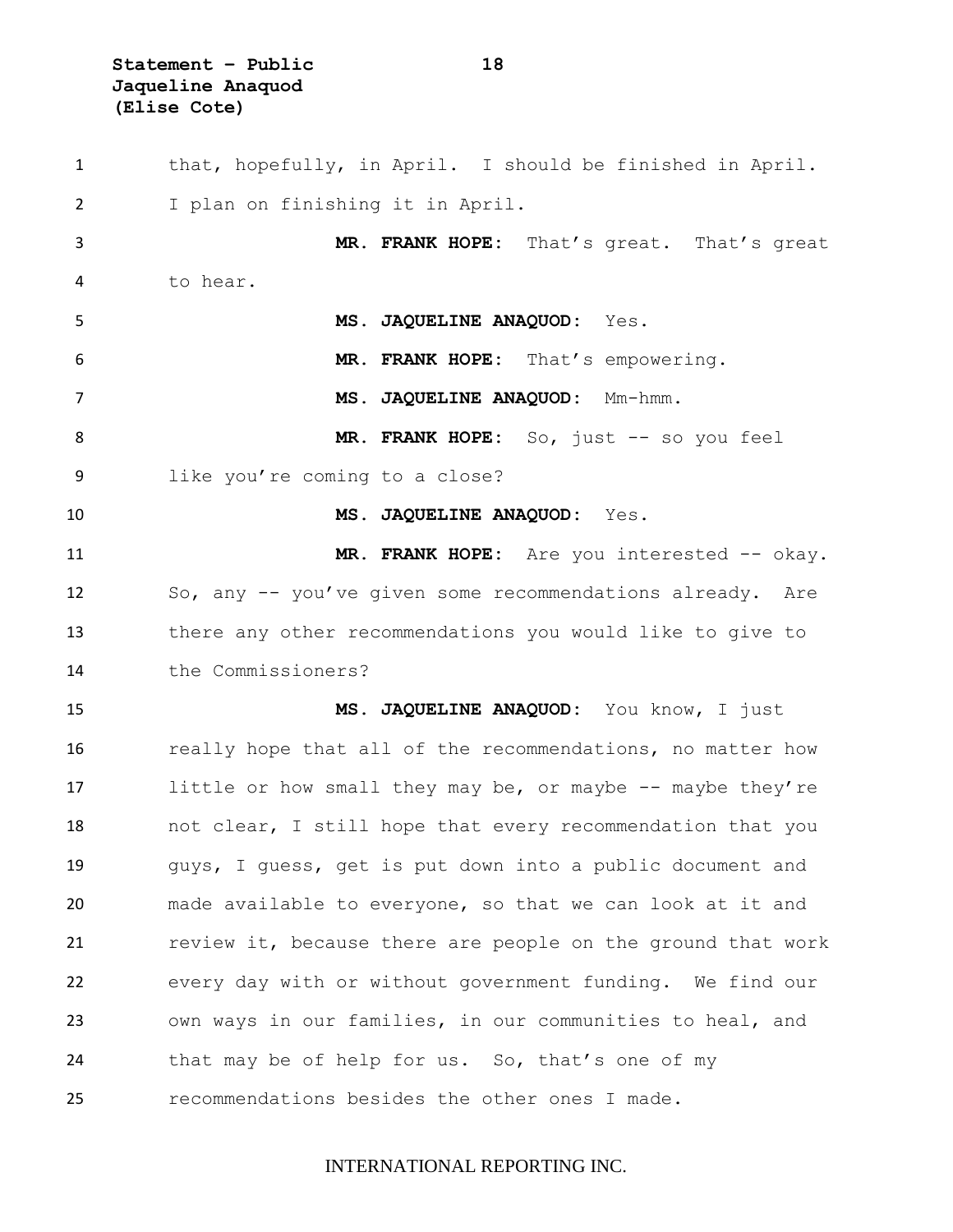**Statement – Public 19 Jaqueline Anaquod (Elise Cote)**

| $\mathbf{1}$   | MR. FRANK HOPE: Mm-hmm. Okay. Is it good  |
|----------------|-------------------------------------------|
| $\overline{2}$ | to wrap up right there?                   |
| $\mathsf{3}$   | MS. JAQUELINE ANAQUOD: Yes.               |
| 4              | MR. FRANK HOPE: Okay. Thank you. So, the  |
| 5              | time is 1:28 p.m. Thank you.              |
| 6              | MS. JAQUELINE ANAQUOD: You're welcome.    |
| $\overline{7}$ | MS. KRISTA SHORE: (Indiscernible)         |
| 8              | recommendation and give us our land back. |
| 9              | MS. JAQUELINE ANAQUOD: Oh, darn it.       |
| 10             | MS. KRISTA SHORE: Just kidding.           |
| 11             | --- Upon adjourning at 13:28              |
| 12             |                                           |
| 13             |                                           |
| 14             |                                           |
| 15             |                                           |
| 16             |                                           |
| 17             |                                           |
| 18             |                                           |
| 19             |                                           |
| 20             |                                           |
| 21             |                                           |
| 22             |                                           |
| 23             |                                           |
| 24             |                                           |
| 25             |                                           |